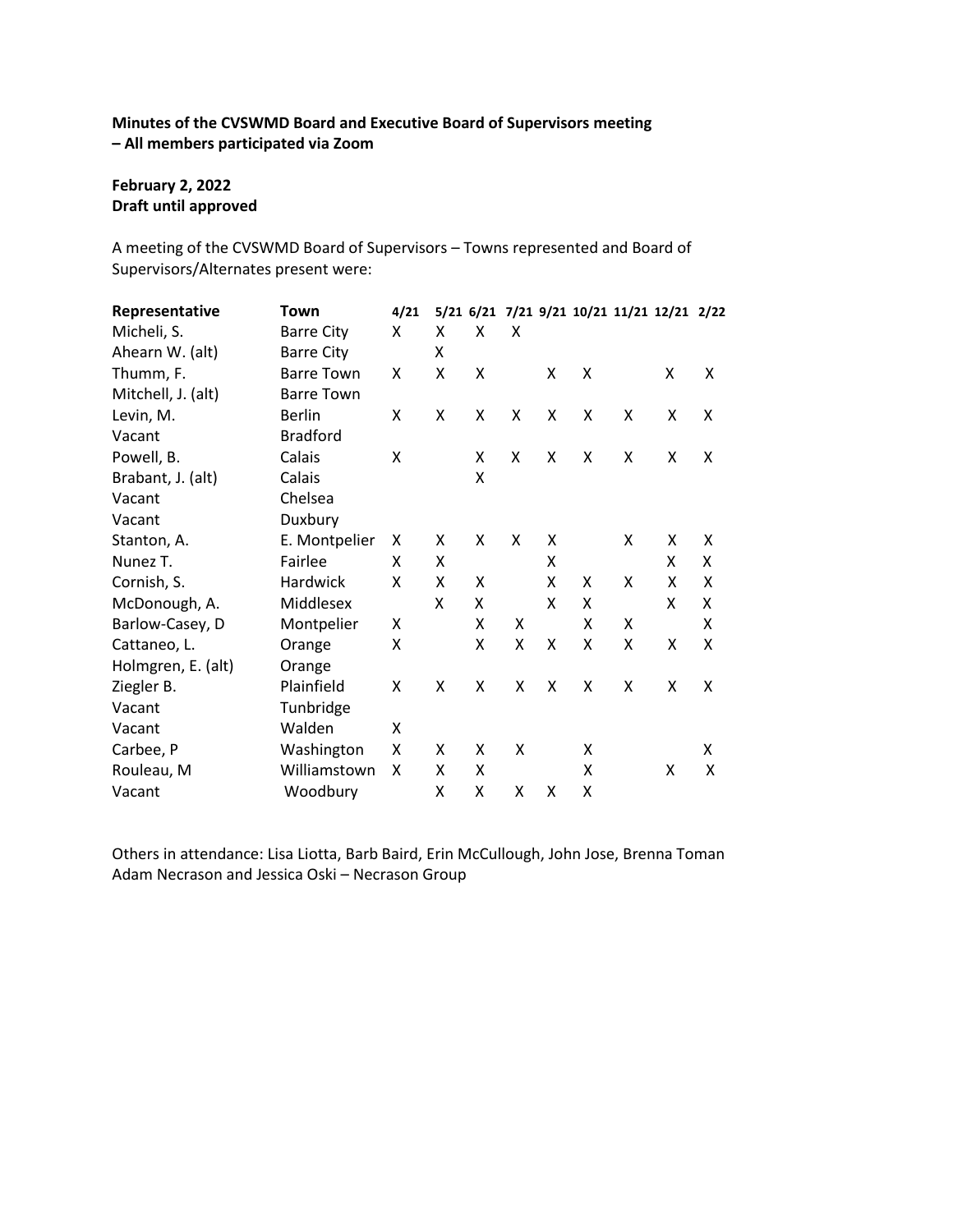Call to Order (1) Fred Thumm called the meeting to order at 6:30 p.m.

Agenda Revisions (2) None

Public Comment Period & Announcements (3) No public present

# Consent Agenda (4)

*Adopt minutes of the Board of Supervisors meeting December 1, 2021 Accept minutes of the Executive Board meeting December 21, 2021 and January 18, 2022 Accept minutes of the Program Oversight Committee meeting December 1, 2021 Accept the minutes of the Financial Oversight Committee meeting January 25, 2022* **Lee Cattaneo moved to accept the Consent Agenda. The motion was seconded and passed unanimously.**

## Solid Waste Legislative Update with Adam Necrason (5)

Adam Necrason and Jessica Oski, lobbyists for Solid Waste District Managers Association (SWDMA), joined the meeting to review solid waste bills in the Statehouse this year.

- The Bottle Bill is waiting to go to the Senate and then on to the Governor to sign or not.
- H.115 EPR for Household Hazardous Waste actual first in the nation and is a well-vetted bill with a lot of work already being done.
- H.142/Sl236 EPR for Packaging this may take time with Vermont trying to lead the nation in combining both producers and consumers.
- H.500 Mercury Lamps time may run out before it can be brought up. There are challenges with phase outs and timeline of the readiness of alternatives. EPR in the future for mercury bulbs.
- Depackaging, the process whereby packaged food is mechanically separated from its container, is an issue due to microplastics.

Annual District/Board of Supervisors Calendar review (6) Lisa Liotta shared the calendar in the packet.

### Financial Statement Review, Mid-Year (7)

Treasurer Erin McCullough was on hand to answer any questions about the financials in the packet. There were none.

## **Bill Powell moved to accept the financial statements as presented. The motion was seconded and passed unanimously.**

### HHW Facility update (8)

Lisa Liotta gave an overview of the project up to this point in time, discussing:

- Background
- Goals
- Processing costs and increases
- Property search
- Budget gap and additional funding opportunities